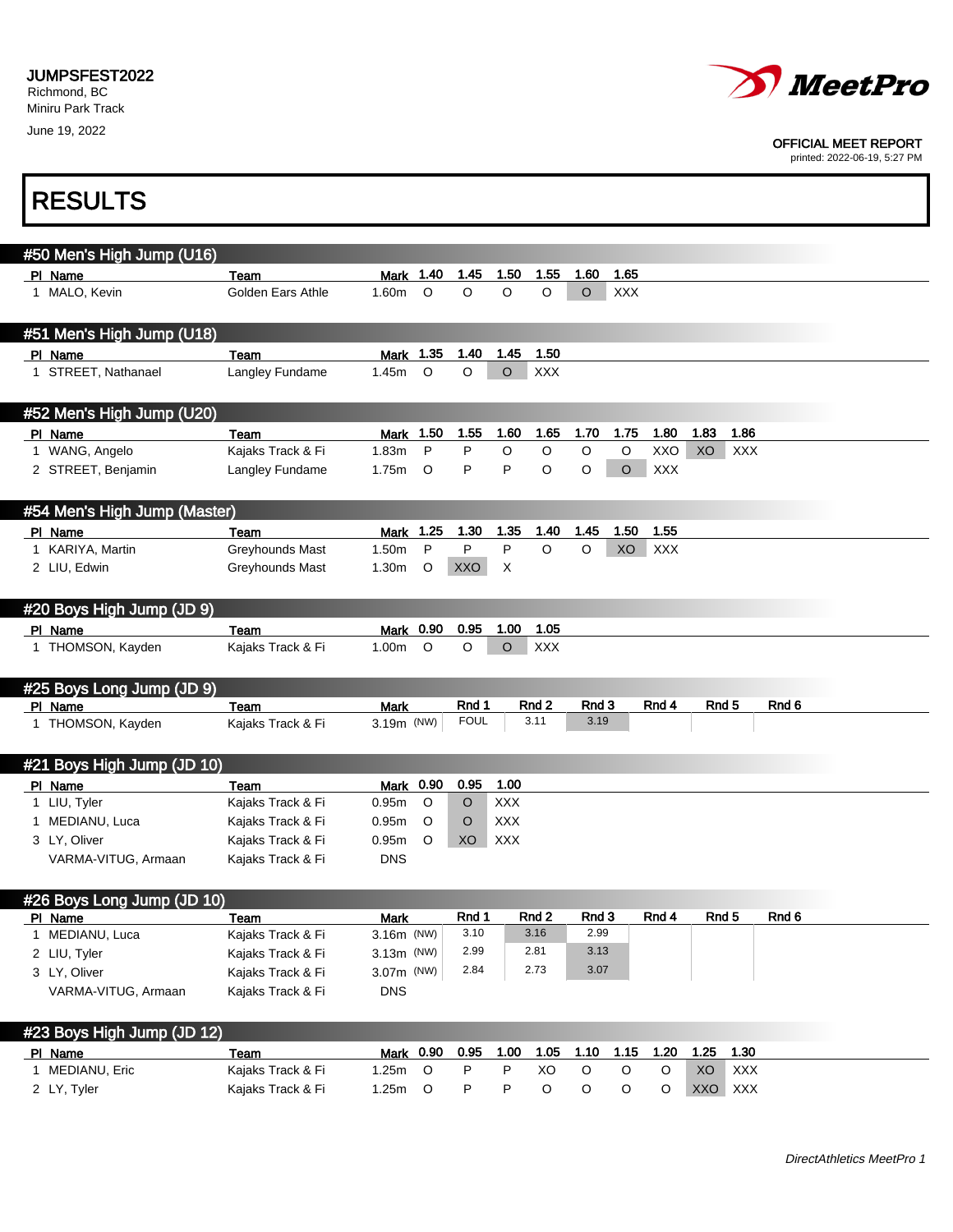June 19, 2022



### OFFICIAL MEET REPORT

printed: 2022-06-19, 5:27 PM

# RESULTS

| #28 Boys Long Jump (JD 12) |                   |              |       |                  |             |       |       |       |  |
|----------------------------|-------------------|--------------|-------|------------------|-------------|-------|-------|-------|--|
| PI Name                    | Team              | <b>Mark</b>  | Rnd 1 | Rnd <sub>2</sub> | Rnd 3       | Rnd 4 | Rnd 5 | Rnd 6 |  |
| I LY, Tyler                | Kajaks Track & Fi | $4.02m$ (NW) | 3.45  | 4.02             | 4.02        |       |       |       |  |
| 2 MEDIANU, Eric            | Kaiaks Track & Fi | $3.97m$ (NW) | 3.96  | 3.97             | 3.31        |       |       |       |  |
| 3 LAU, Preston             | Kaiaks Track & Fi | $3.85m$ (NW) | 3.71  | 3.85             | <b>FOUL</b> |       |       |       |  |

## #29 Boys Long Jump (JD 13)

1 Men's Trinle Jumps (U140)

| PI Name     | Team              | Mark          | Rnd 1 | Rnd 2 | Rnd 3 | Rnd 4 | Rnd 5 | Rnd 6 |
|-------------|-------------------|---------------|-------|-------|-------|-------|-------|-------|
| KONG, Bruce | Kajaks Track & Fi | 3.87 $m$ (NW) | 3.67  | 3.79  | 3.87  |       |       |       |
| LEE, Owen   | Kajaks Track & Fi | DNS           |       |       |       |       |       |       |

| #24 Boys High Jump (JD 13) |                   |                   |         |         |            |            |         |         |         |            |            |            |
|----------------------------|-------------------|-------------------|---------|---------|------------|------------|---------|---------|---------|------------|------------|------------|
| PI Name                    | Team              | Mark              | 1.35    | . 40،   | 1.45       | 1.50       | 1.55    | 1.60    | 1.65    | 1.68       | 1.71       | 1.74       |
| 1 TYLER, lan               | Unattached        | 1.71 <sub>m</sub> | $\circ$ | P       | O          | XO         | XO      | XO      | XXO     | $\circ$    | $\circ$    | <b>XXX</b> |
| 2 XIAO, Robin              | Kajaks Track & Fi | 1.45m             | $\circ$ | P       | $\circ$    | <b>XXX</b> |         |         |         |            |            |            |
| 3 XIAO, Michael            | Kajaks Track & Fi | 1.35 <sub>m</sub> | XO.     | P       | <b>XXX</b> |            |         |         |         |            |            |            |
| 4 LEXIER, Colton           | Kajaks Track & Fi | $1.30m$ XXX       |         |         |            |            |         |         |         |            |            |            |
| PI Name                    | Team              | Mark 0.90         |         | 0.95    | 1.00       |            |         |         | 1.20    |            |            |            |
|                            |                   |                   |         |         |            | 1.05       | 1.10    | 1.15    |         | 1.25       | 1.30       |            |
| 1 TYLER, lan               | Unattached        | (cont'd)          | P       | P       | P          | P          | P       | P       | O       | P          | $\circ$    |            |
| 2 XIAO, Robin              | Kajaks Track & Fi | (cont'd)          | P       | P       | O          | $\circ$    | $\circ$ | $\circ$ | $\circ$ | $\circ$    | $\circ$    |            |
| 3 XIAO, Michael            | Kajaks Track & Fi | (cont'd)          | P       | P       | P          | P          | $\circ$ | $\circ$ | $\circ$ | $\circ$    | $\circ$    |            |
| 4 LEXIER, Colton           | Kajaks Track & Fi | 1.30 <sub>m</sub> | P       | P.      | O          | $\circ$    | $\circ$ | $\circ$ | XO      | $\circ$    | $\circ$    |            |
| 5 KONG, Bruce              | Kajaks Track & Fi | 1.25m             | $\circ$ | $\circ$ | $\circ$    | O          | XO      | $\circ$ | O       | <b>XXO</b> | <b>XXX</b> |            |

| #35 Men's Long Jump (U16) |                   |                |       |                                                                                                |       |       |       |       |
|---------------------------|-------------------|----------------|-------|------------------------------------------------------------------------------------------------|-------|-------|-------|-------|
| PI Name                   | Team              | Mark           | Rnd 1 | Rnd 2                                                                                          | Rnd 3 | Rnd 4 | Rnd 5 | Rnd 6 |
| 1 MALO, Kevin             | Golden Ears Athle | 5.71m $(+0.9)$ | FOUL  | $\vert 5.53 \, (+0.1) \, 5.71 \, (+0.9) \, 5.67 \, (+2.0) \, 5.54 \, (+0.5) \, 5.68 \, (-0.1)$ |       |       |       |       |

| #36 Men's Long Jump (U18) |                    |                                                                                                                |       |             |              |             |                                                   |             |
|---------------------------|--------------------|----------------------------------------------------------------------------------------------------------------|-------|-------------|--------------|-------------|---------------------------------------------------|-------------|
| PI Name                   | Team               | <b>Mark</b>                                                                                                    | Rnd 1 | Rnd 2       | Rnd 3        | Rnd 4       | Rnd 5                                             | Rnd 6       |
| 1 LO, Lyle                | Kajaks Track & Fi  | 6.28m (+0.4) $\mid$ 6.13 (+1.4) $\mid$                                                                         |       | <b>FOUL</b> | $5.93(+0.2)$ | <b>FOUL</b> | $6.28(+0.4)$                                      | <b>FOUL</b> |
| 2 CHIANG, Kairo           | Royal City Track & | $5.46$ m (+2.4) $\mid$ 5.41 (+2.1) $\mid$ 5.41 (-0.1) $\mid$ 4.75 (+1.1) $\mid$ 5.29 (+1.9) $\mid$ 5.46 (+2.4) |       |             |              |             |                                                   | <b>FOUL</b> |
| 3 BARDINI, Ryan           | Royal City Track & | $5.43\text{m}$ (+2.1) $\vert$ 4.95 (+1.4) $\vert$ 5.05 (+1.2) 5.43 (+2.1)                                      |       |             |              | <b>FOUL</b> | $\vert 5.00 \, (+1.2) \vert 5.13 \, (+0.6) \vert$ |             |

| #39 Men's Long Jump (Master) |                 |                                                                                                               |       |       |       |       |       |                          |
|------------------------------|-----------------|---------------------------------------------------------------------------------------------------------------|-------|-------|-------|-------|-------|--------------------------|
| PI Name                      | Team            | Mark                                                                                                          | Rnd 1 | Rnd 2 | Rnd 3 | Rnd 4 | Rnd 5 | Rnd 6                    |
| LIU. Edwin                   | Greyhounds Mast | $4.33\text{m}$ (+1.0) $\big $ 4.20 (+0.2) $\big $ 4.27 (+3.7) $\big $ 4.33 (+1.0) $\big $ 4.10 (+0.7) $\big $ |       |       |       |       | PASS  | $\vert 3.99(+0.4) \vert$ |

| #2 Boys Triple Jump (JD 13) |                   |           |             |             |            |       |       |       |
|-----------------------------|-------------------|-----------|-------------|-------------|------------|-------|-------|-------|
| PI Name                     | Team              | Mark      | Rnd 1       | Rnd 2       | Rnd 3      | Rnd 4 | Rnd 5 | Rnd 6 |
| <b>KONG. Bruce</b>          | Kaiaks Track & Fi | <b>NM</b> | <b>FOUL</b> | <b>FOUL</b> | ורם<br>UUL |       |       |       |

| # IZ MENS THDIE JUHD (UTO). |                    |                                                                                                               |       |             |             |                 |       |                                                       |
|-----------------------------|--------------------|---------------------------------------------------------------------------------------------------------------|-------|-------------|-------------|-----------------|-------|-------------------------------------------------------|
| PI Name                     | Team               | Mark                                                                                                          | Rnd 1 | Rnd 2       | Rnd 3       | Rnd 4           | Rnd 5 | Rnd 6                                                 |
| 1 LO, Lyle                  | Kajaks Track & Fi  | 13.01m (+2.6) 12.76 (+1.1)                                                                                    |       | <b>FOUL</b> |             |                 |       | $12.51$ (+1.0) 12.79 (+0.7) 13.01 (+2.6) 12.63 (+0.2) |
| 2 CHIANG, Kairo             | Royal City Track & | 11.10m (+1.5) $ 10.62 + 0.0 $ $ 10.64 - 0.2 $ $ 10.81 + 0.3 $ $ 10.29 + 1.1 $ $ 10.52 + 0.2 $ $ 11.10 + 1.5 $ |       |             |             |                 |       |                                                       |
| 3 BARDINI, Ryan             | Royal City Track & | 10.58m (+0.2) 10.38 (-0.3) 10.58 (+0.2)                                                                       |       |             | <b>FOUL</b> | $ 10.48(+2.1) $ | FOUL  | $10.29 (+2.3)$                                        |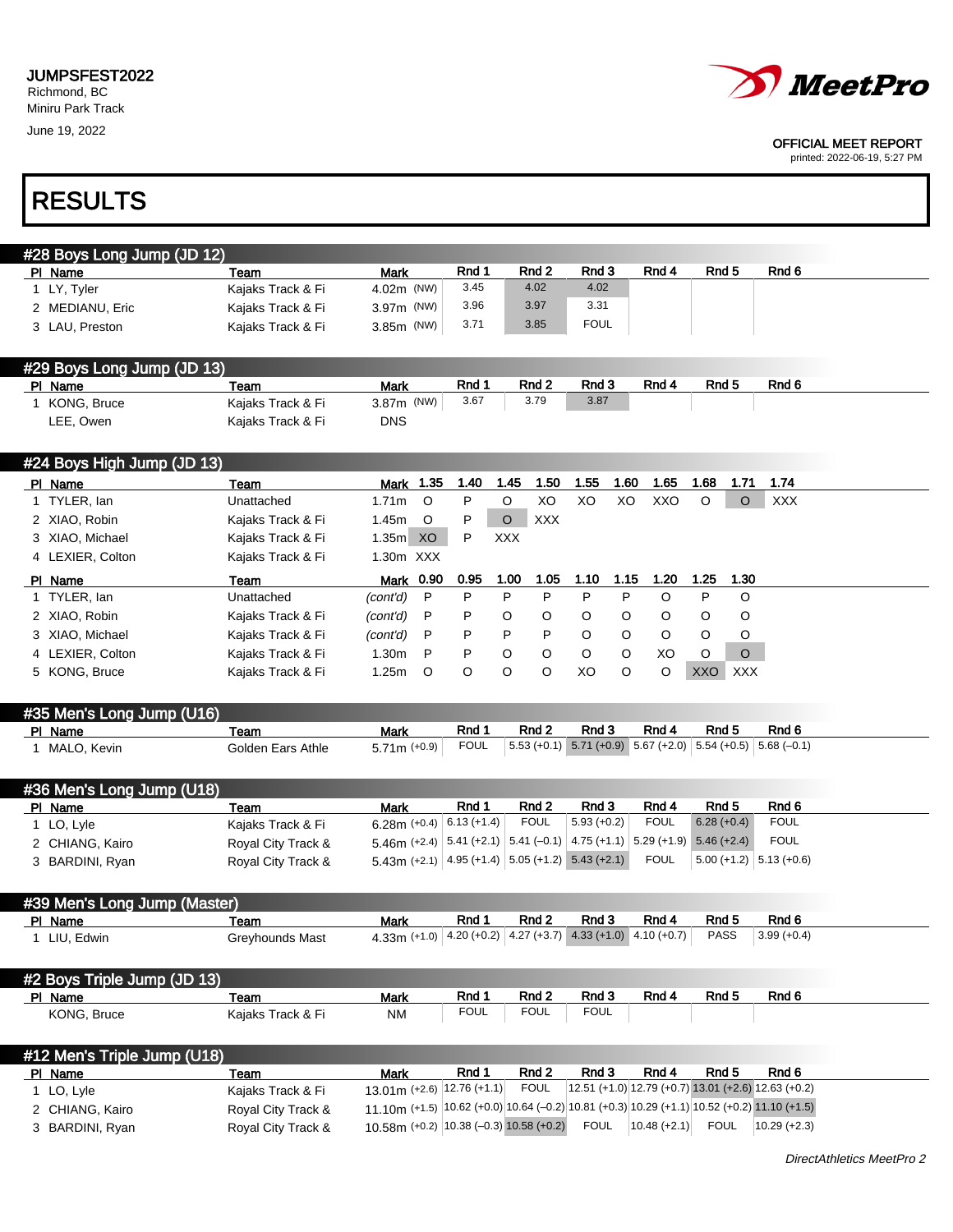

#### OFFICIAL MEET REPORT

printed: 2022-06-19, 5:27 PM

# RESULTS

| #3 Men's Triple Jump (Master)          |                                  |                                                                 |               |                    |                |               |                  |                           |
|----------------------------------------|----------------------------------|-----------------------------------------------------------------|---------------|--------------------|----------------|---------------|------------------|---------------------------|
| PI Name                                | Team                             | Mark                                                            | Rnd 1         | Rnd <sub>2</sub>   | Rnd 3          | Rnd 4         | Rnd 5            | Rnd 6                     |
| 1 LIU, Edwin                           | Greyhounds Mast                  | $9.12$ m (+2.0) 8.74 (+0.2) 8.68 (+0.4) 8.87 (+1.5)             |               |                    |                | <b>FOUL</b>   |                  | $8.89 (+0.2)$ 9.12 (+2.0) |
|                                        |                                  |                                                                 |               |                    |                |               |                  |                           |
| #30 Girls High Jump (JD 9)             |                                  |                                                                 |               |                    |                |               |                  |                           |
| PI Name                                | Team                             | 0.90<br>Mark                                                    | 0.95          | 1.00<br>1.05       | 1.10           |               |                  |                           |
| 1 BAINS, Seylah                        | Kajaks Track & Fi                | $\circ$<br>1.05m                                                | O             | $\circ$<br>$\circ$ | XXX            |               |                  |                           |
|                                        |                                  |                                                                 |               |                    |                |               |                  |                           |
| #34 Girls High Jump (JD 13)            |                                  |                                                                 |               |                    |                |               |                  |                           |
| PI Name                                | Team                             | Mark 1.00                                                       | 1.05          | 1.10<br>1.15       | 1.20<br>1.25   | 1.30          |                  |                           |
| 1 CHAN, Chloe                          | Kajaks Track & Fi                | $\circ$<br>1.25m                                                | $\circ$       | XO<br>$\circ$      | $\circ$<br>XXO | <b>XXX</b>    |                  |                           |
|                                        |                                  |                                                                 |               |                    |                |               |                  |                           |
| #40 Women's High Jump (U16)            |                                  |                                                                 |               |                    |                |               |                  |                           |
| PI Name                                | Team                             | Mark 1.35                                                       | 1.40          | 1.50<br>1.45       |                |               |                  |                           |
| 1 KHRISANOVA, Svetlana                 | Coquitlam Cheeta                 | $\circ$<br>1.45m                                                | O             | XXO XXX            |                |               |                  |                           |
|                                        |                                  |                                                                 |               |                    |                |               |                  |                           |
| #44 Women's High Jump (Master)         |                                  |                                                                 |               |                    |                |               |                  |                           |
| PI_Name                                | Team                             | Mark 1.40                                                       | 1.45          | 1.50               |                |               |                  |                           |
| 1 KARIYA, Claire                       | Greyhounds Mast                  | $\circ$<br>1.45m                                                | O             | <b>XXX</b>         |                |               |                  |                           |
|                                        |                                  |                                                                 |               |                    |                |               |                  |                           |
| #15 Girls Long Jump (JD 9)             |                                  |                                                                 |               |                    |                |               |                  |                           |
| PI Name                                | Team                             | Mark                                                            | Rnd 1         | Rnd 2              | Rnd 3          | Rnd 4         | Rnd 5            | Rnd <sub>6</sub>          |
| 1 BAINS, Seylah                        | Kajaks Track & Fi                | $2.83m$ (NW)                                                    | 2.82          | 2.83               | 2.77           |               |                  |                           |
| 2 VALL, Sahara                         | Kajaks Track & Fi                | $2.40m$ (NW)                                                    | 2.17          | 2.04               | 2.40           |               |                  |                           |
|                                        |                                  |                                                                 |               |                    |                |               |                  |                           |
| #16 Girls Long Jump (JD 10)            |                                  |                                                                 |               |                    |                |               |                  |                           |
| PI Name                                | Team                             | <b>Mark</b>                                                     | Rnd 1         | Rnd 2              | Rnd 3          | Rnd 4         | Rnd <sub>5</sub> | Rnd 6                     |
| 1 MONCEY, Ayla                         | Vancouver Thund                  | 3.29m (NW)                                                      | 3.29          | 3.20               | <b>FOUL</b>    |               |                  |                           |
|                                        |                                  |                                                                 |               |                    |                |               |                  |                           |
| #18 Girls Long Jump (JD 12)            |                                  |                                                                 |               |                    |                |               |                  |                           |
| PI Name                                | Team                             | <b>Mark</b>                                                     | Rnd 1         | Rnd 2              | Rnd 3          | Rnd 4         | Rnd 5            | Rnd 6                     |
| 1 LEUNG, Emeth                         | Kajaks Track & Fi                | 3.33m (NW)                                                      | <b>FOUL</b>   | 3.27               | 3.33           |               |                  |                           |
|                                        |                                  |                                                                 |               |                    |                |               |                  |                           |
| #19 Girls Long Jump (JD 13)            |                                  |                                                                 |               |                    |                |               |                  |                           |
| PI Name                                | Team                             | <b>Mark</b>                                                     | Rnd 1<br>3.85 | Rnd 2<br>3.47      | Rnd 3<br>3.51  | Rnd 4         | Rnd 5            | Rnd 6                     |
| 1 CHAN, Chloe                          | Kajaks Track & Fi                | 3.85m (NW)                                                      |               |                    |                |               |                  |                           |
|                                        |                                  |                                                                 |               |                    |                |               |                  |                           |
| #45 Women's Long Jump (U16)            |                                  |                                                                 | Rnd 1         | Rnd 2              | Rnd 3          | Rnd 4         | Rnd 5            | Rnd 6                     |
| PI Name<br>1 VARMA-VITUG, Sofia        | <b>Team</b><br>Kajaks Track & Fi | <b>Mark</b><br>4.83m (+0.7) 3.12 (+1.4) 4.69 (+1.5) 4.45 (+2.0) |               |                    |                | $4.83 (+0.7)$ | <b>FOUL</b>      | $4.64 (+1.1)$             |
|                                        |                                  |                                                                 |               |                    |                |               |                  |                           |
|                                        |                                  |                                                                 |               |                    |                |               |                  |                           |
| #47 Women's Long Jump (U20)<br>PI Name | Team                             |                                                                 | Rnd 1         | Rnd 2              | Rnd 3          | Rnd 4         | Rnd 5            | Rnd 6                     |
| 1 HO, Caroline                         | Royal City Track &               | <b>Mark</b><br>4.87m (+0.9) 4.71 (+0.0) 4.70 (+2.0)             |               |                    | <b>FOUL</b>    | PASS          | $4.87 (+0.9)$    | <b>FOUL</b>               |
|                                        |                                  |                                                                 |               |                    |                |               |                  |                           |